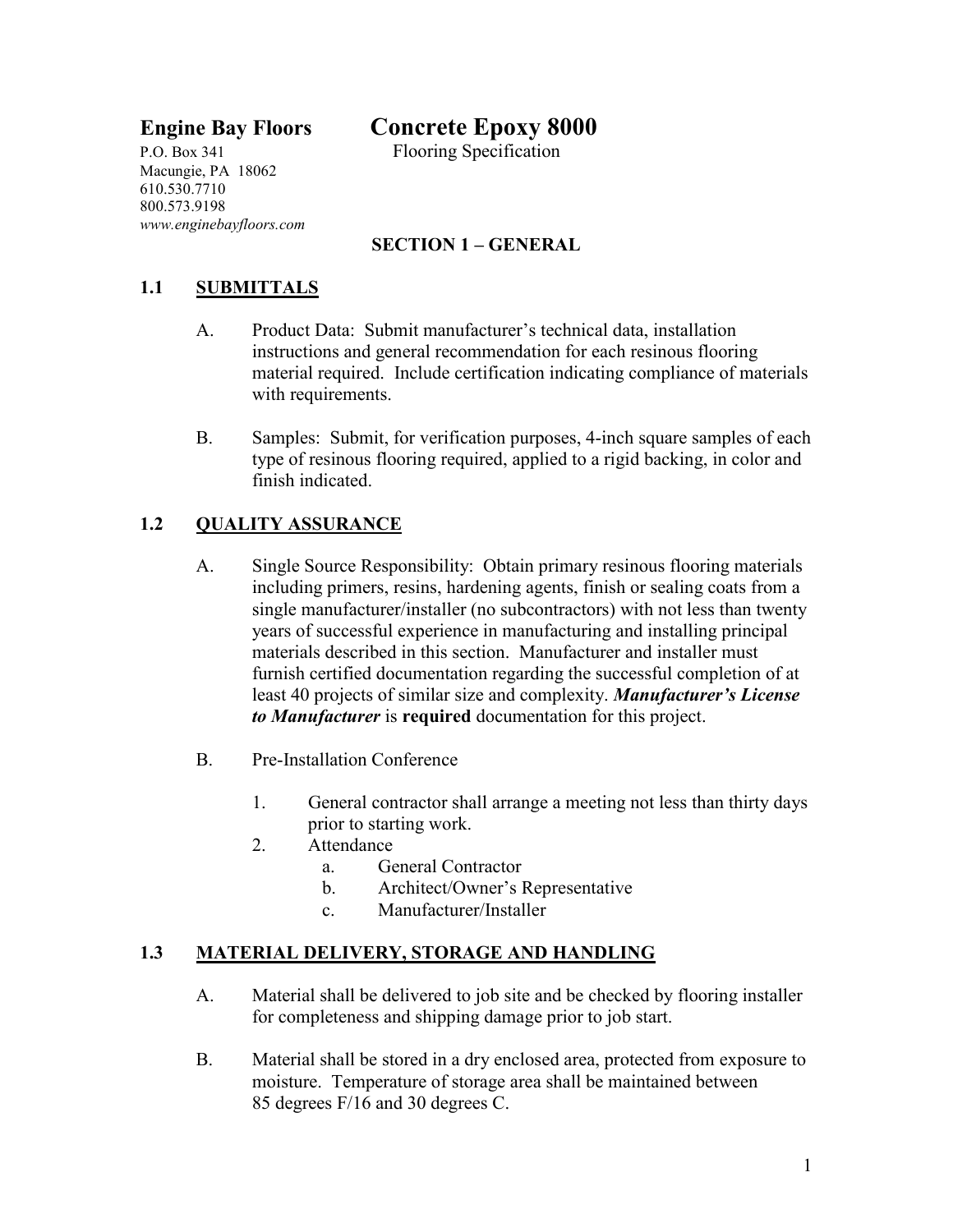# **1.4 PROJECT CONDITIONS**

- A. Concrete substrate shall be properly cured for a minimum of 30 days. A vapor barrier should be present for concrete subfloors on or below grade. Otherwise, contact the Engine Bay Floors Technical Department prior to the installation of the resinous flooring.
- B. Utilities, including electric, water , heat (air temperature between 60 and 85 degrees F/16 and 30 degrees C) and finished lighting to be supplied by the owner.
- C. Job area to be free of other trades during, and for a period of 24 hours, after floor installation.
- D. Protection of finished floor from damage by subsequent trades shall be the responsibility of the General Contractor.

## **SECTION 2 – PRODUCTS**

# **2.1 MANUFACTURERS**

A. The products of Engine Bay Floors, (800)573-9198, are identified below as the basis of design.

## **2.2 RESINOUS FLOORING SYSTEM**

- A. 125 Mil Hybrid Epoxy-Aliphatic Polyester Polyurethane Slurry Broadcast Flooring System.
- B. Basis of Design Product: "Concrete Epoxy 8000" by Engine Bay Floors.

# **2.3 SYSTEM CHARACTERISTICS**

- A. Color and Pattern: As selected by engineer/architect/owners agent from manufacturer's standard colors. A minimum of three colors will be used.
- B. Wearing Surface: Textured for slip resistance per engineer/architect/owner's agent from manufacturer's full range.
- C. Integral Cove Base: 4 inches high with 1-1/2 inch radius.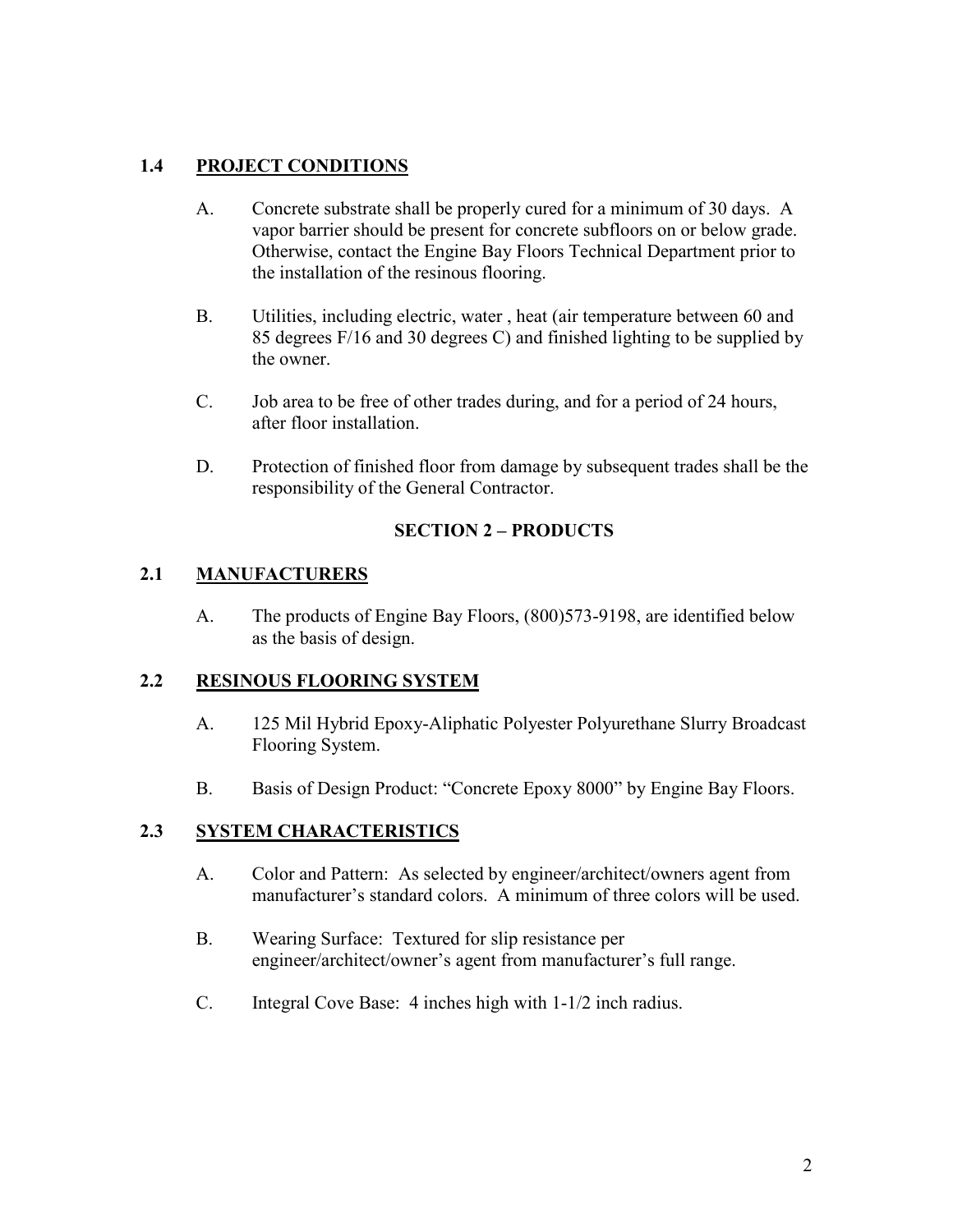- D. Striping: Striping guide lines must be included. Striping shall be four inches in width. Color selected for these guide lines shall be one of three to be used. Exact location shall be confirmed by the engineer/architect/owner.
- E. Walls: Final urethane topcoat must be installed up the wall to the top of the first block off the floor as part of the scope of the work.
- F. Physical Strength Qualification: Flooring system must be durable enough to resist the constant loads of heavy engines and apparatus. The floor must be capable of dissipating high temperatures from hot tires and guaranteed to stay bonded and resistant to delamination. The contractor, in conjunction with the manufacturer, is responsible for gathering the data in regards to engine weights, load points, and temperature exposure required to guarantee this qualification.

# **2.4 SYSTEM COMPONENTS**

- A. Primer: Type recommended by manufacturer for substrate and body coat(s) indicated.
- B. Body Coat(s):
	- 1. Resin: Epoxy
	- 2. Application method: Notched trowel, pin or cam rake
- C. Pigmented Dress Coating
	- 1. Resin: Epoxy
	- 2. Application method: Squeegee/back roll
- D. Pigmented Top Coating
	- 1. Resin: Epoxy aliphatic polyester polyurethane
	- 2. Application method: Squeegee/back roll

# **2.5 ACCESSORY MATERIALS**

- A. Patching and Fill Material: Resinous product of resinous flooring manufacturer.
- B. Joint Sealant: Type produced by manufacturer or resinous flooring system for type of service and joint condition indicated.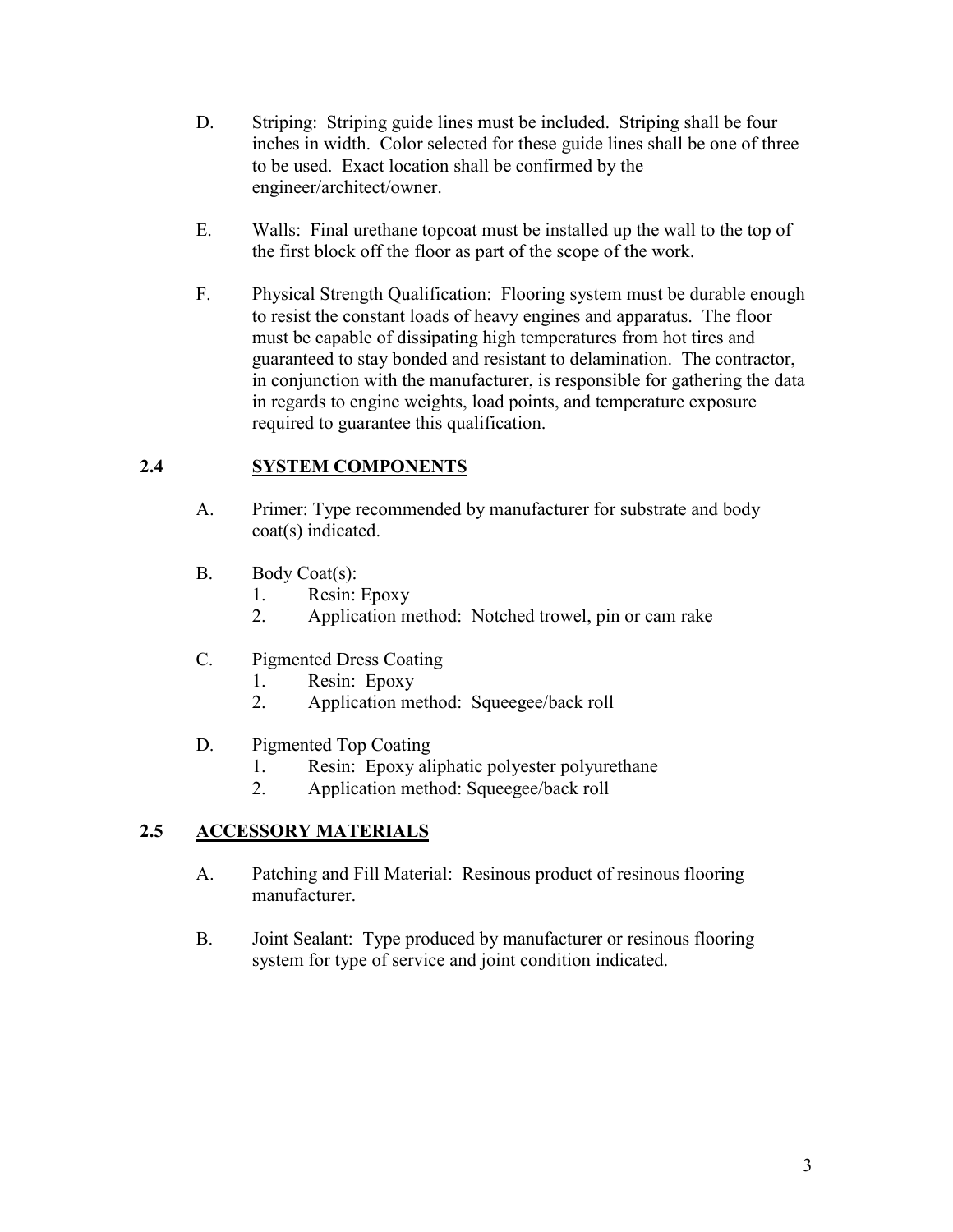# **SECTION 3 – EXECUTION**

# **3.1 INSPECTION**

A. Ensure area is clean and dry with adequate heat, light and ventilation. The surface must be clean and dry, physically sound, and free of contamination. Surfaces must be free of holes, voids or defects. Cracks and abrupt changes in the surface profile must be corrected. Area shall be free of other trades to allow smooth flow of installation process to ensure optimum installation.

# **3.2 SURFACE PREPARATION**

- A. Prepare surface utilizing mechanical means where possible (i.e. selfcontained Blastrac, scarifiers, scabblers, etc.)
- B. Saw cut and chase perimeter edges to provide a "key-in" of material.
- C. Ensure all static (non-moving) cracks are filled as recommended by manufacturer/installer.
- D. Identify and mark all active (moving) joints.
- E. Enlarged cracks and spalled areas shall be filled and leveled with an epoxy fill material before coatings are applied (Engine Bay Floor's fine crack fill).
- F. Pre-fill all divots/holes in the concrete surface that are larger than 2" with Engine Bay Floor's epoxy patching compound.

#### **3.3 INSTALLATION**

- A. General: Apply components of flooring system according to manufacturer's written instructions to produce a uniform monolithic wearing surface of thickness indicated.
	- 1. Coordinate application of components to provide optimum adhesion of resinous flooring system to substrate and optimum intercoat adhesion.
	- 2. Cure resinous flooring components according to manufacturer's written instructions. Prevent contamination during application and curing process.
	- 3. At substrate expansion and isolation joints, provide joint in flooring to comply with flooring manufacturer's written recommendations.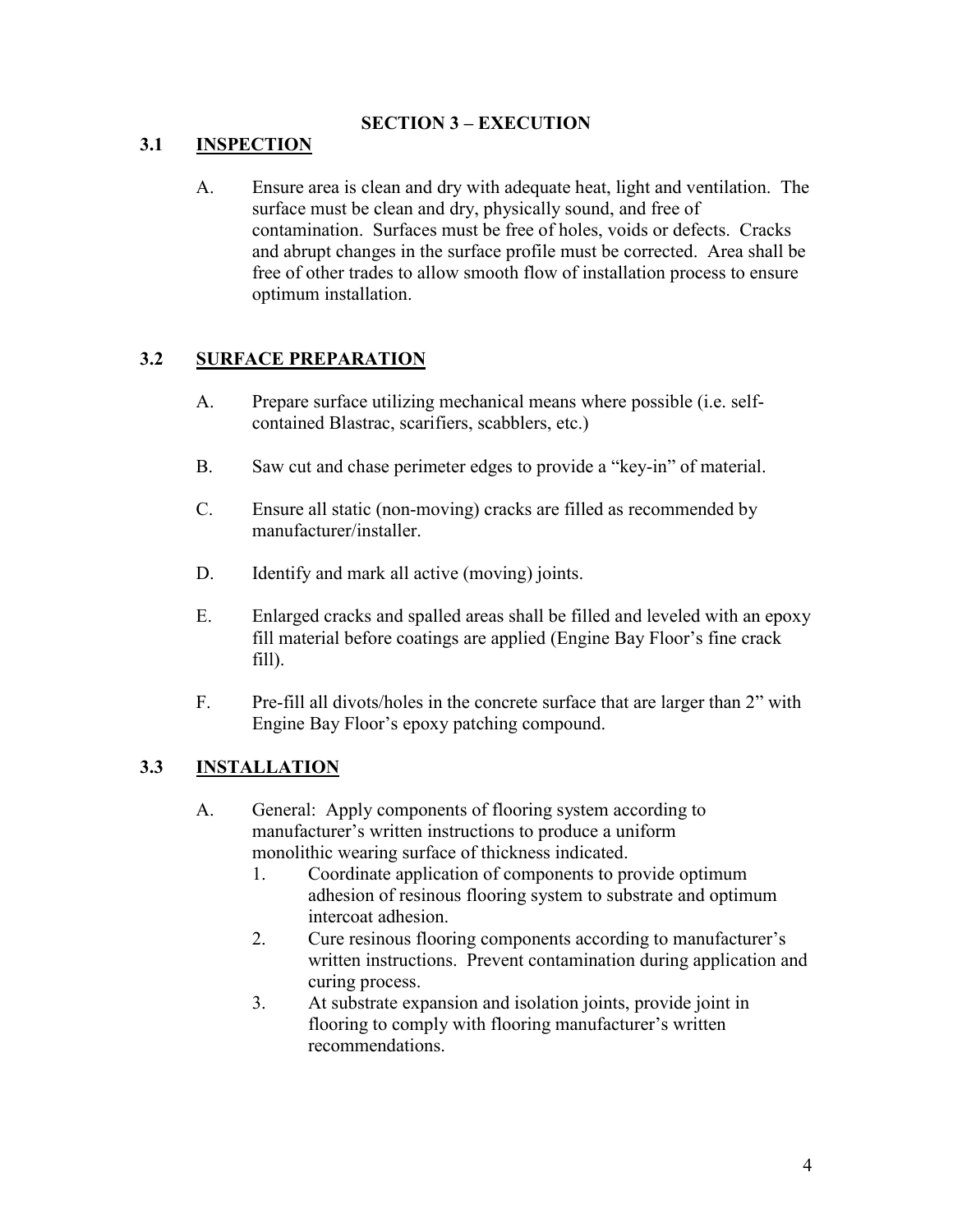- B. Installation
	- 1. Saw cut and chase perimeter edges to provide a "key-in" of material.
	- 2. Prepare surface utilizing mechanical means where possible (i.e. self-contained Blastrac, scarifers, scabblers, etc.)
	- 3. Notched trowel, pin or cam rake apply hybrid epoxy aliphatic polyester polyurethane slurry at a coverage rate of 40 sq. ft. per each 2.5 mixed gallons.
	- 4. Broadcast 20/40 mesh cleaned and washed silica quartz aggregate to excess.
	- 5. Once cured, sweep off excess aggregate.
	- 6. Grind based after initial cure to ensure smooth appearance
	- 7. Apply pigmented 100% solids epoxy dress coat.
	- 8. Apply pigmented aliphatic polyester polyurethane top coat.
- C. Application

System Installation – Epoxy aliphatic polyester polyurethane slurry broadcast system to be installed at a minimum total thickness of 125 mils. Finish coat to achieve even color consistency and non-slip texture as specified by owner.

# **3.4 FIELD QUALITY CONTROL**

- A. The right is reserved to invoke the following material testing procedure at any time, and any number of times during period of floor application.
- B. If test results show material being used do not comply with specific requirements, Contractor may be directed by Owner to stop work; remove non-complying materials; pay for testing; reapply flooring materials to properly prepared surfaces which had previously been coated with unacceptable materials.

## **3.5 CURING, PROTECTION AND CLEANING**

- A. Cure resinous flooring materials in compliance with manufacturer's directions, taking care to prevent contamination during stages of application and prior to completion of curing process. Close area of application for a minimum of 24 hours.
- B. Protect resinous flooring materials from damage and wear during construction operation. Where temporary covering is required for this purpose, comply with manufacturer's recommendations for protective materials and method of application. General Contractor is responsible for protection and cleaning of surfaces after final coats.